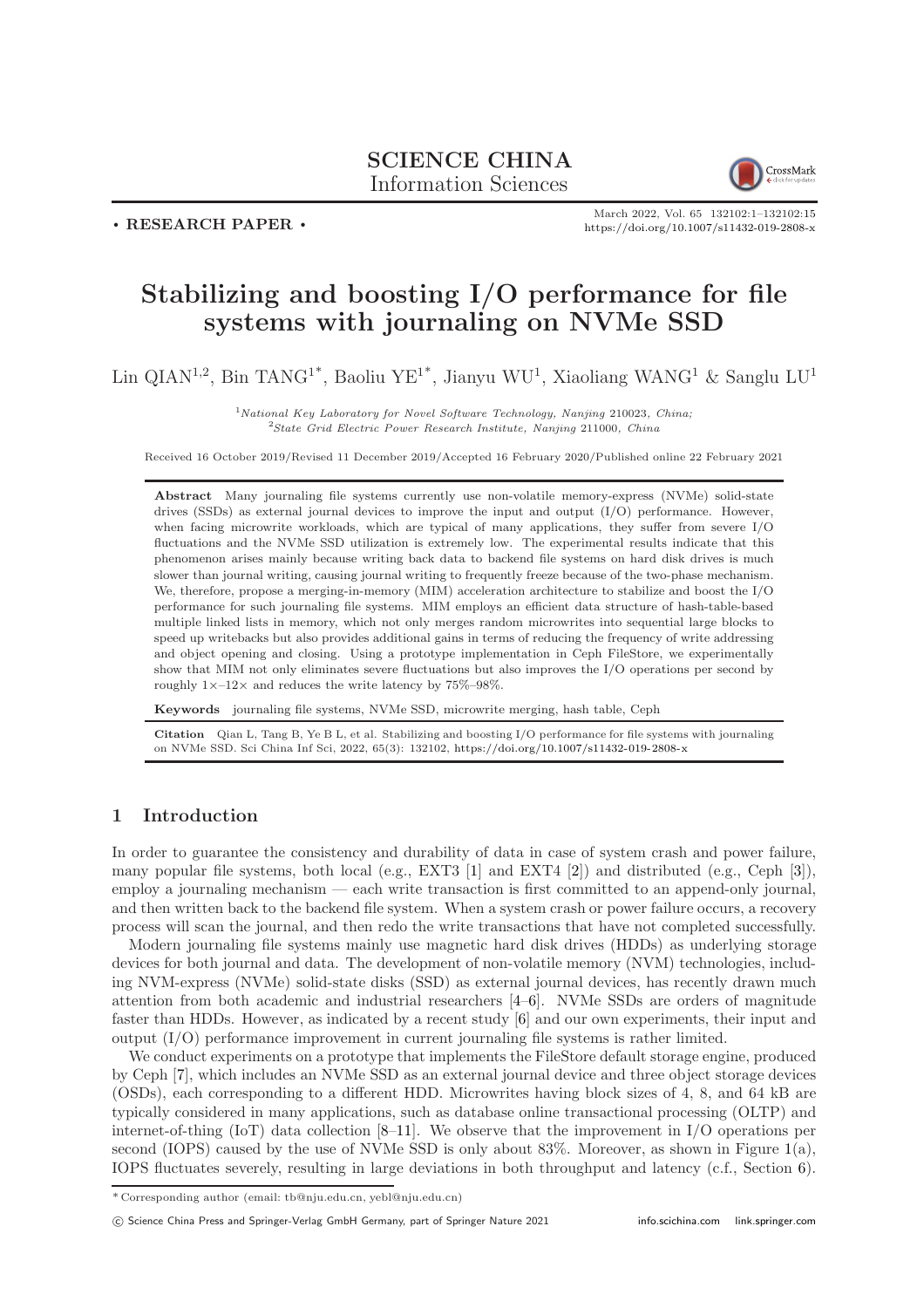<span id="page-1-0"></span>

Figure 1 (Color online) Journaling on NVMe SSD causes severe I/O performance fluctuations, whereas NVMe SSD is busy only for very short periods. (a) IOPS performance; (b) utilization of disks.

This can be very harmful for related applications [\[12](#page-13-8)[–15\]](#page-13-9). For example, with I/O-intensive applications, severe IOPS fluctuations lead to very low quality of experience for users, and with time-sensitive applications, the stringent requirements on latency are not always satisfied. Figure [1\(](#page-1-0)b) shows that NVMe SSD is busy only for very short periods. The underlying reason for this phenomenon is that it is extremely fast when recording microwrites in the journal using NVMe SSD. However, HDD performs poorly for microwrites, making writebacks much slower than journaling. Hence, the writeback queue for flushing is often fulfilled. Owing to the two-phase journaling mechanism, this causes journaling to frequently freeze, and subsequently, leads to severe performance fluctuations.

The key to resolving the above issue is improving the speed of writebacks. One approach is using NVMe SSDs as backend storage devices. However, this incurs significant expenses, owing to the high price of large-volume NVMe SSDs. Because the magnetic heads of HDDs spin less frequently in cases of sequential writes than that during random writes, HDDs perform much better for sequential writes than for random microwrites [\[16\]](#page-13-10). Inspired by this property, our main idea is to merge multiple microwrites into sequential large writes in the memory, which are then flushed to the backend storage devices. Because only microwrites having the same address (i.e., the same directory and object) can be merged, the realization of this concept faces several challenges. First, identifying whether multiple microwrites have the same address should be performed very quickly, so that this additional process does not become a new limitation for performance improvement. Second, to gain more merging chances, each microwrite is expected to stay in the memory for a relatively long time prior to flushing. However, this will delay the writeback of the microwrite. This increases the possibility that the journal queue becomes full, resulting in new waiting times for new microwrites. Third, owing to the reordering of microwrites caused by merging operations, the original checkpointing mechanism will lose its functionality.

This paper proposes the merging-in-memory (MIM) acceleration architecture to support merging microwrites into sequential large writes in the memory. MIM addresses the first challenge by introducing a novel open-address hash table-based multiple linked-list (HTMLL) data structure having certain properties. This can not only support the merging operations very efficiently but also bring additional benefits for flushing. MIM deals with the second challenge by employing a novel flushing scheme that accounts for both the occupancy ratio of HTMLL and time. Checkpointing refers to redesigned in MIM to solve the third challenge. Moreover, MIM can provide additional gains in terms of reducing the frequency of write addressing and object opening and closing, which are very beneficial for speeding up the writeback process. Based on these properties, MIM can stabilize and boost the I/O performance of journaling file systems, and it can be easily incorporated with existing journaling file systems.

This paper makes the following contributions.

• We observe and analyze the I/O fluctuation phenomenon in typical file systems (Ceph FileStore and EXT4) using journaling on NVMe SSD, where the utilization of NVMe SSD is extremely low. The underlying reason for this is that the writeback of microwrites to the backend file system based on HDDs is too slow to catch up with microwriting in journals based on NVMe SSD, causing the journaling to frequently freeze.

• Based on the observations, we introduce a memory acceleration architecture (i.e., MIM) for file systems with journaling on NVMe SSD, which introduces a data-structure HTMLL in the memory that supports merging microwrites into sequential large writes and provides some additional gains. We design a novel flushing scheme to fully exploit the benefits of merging while preventing the journal queue from growing too long. Furthermore, we redesign the checkpointing process to guarantee data durability.

• We implement MIM on a prototype Ceph FileStore and conduct extensive evaluations, wherein various workloads are considered. The experimental results show that MIM can not only eliminate severe fluctuations but also improve IOPS by roughly  $1 \times -12 \times$  and reduce write latency by 75%–98%.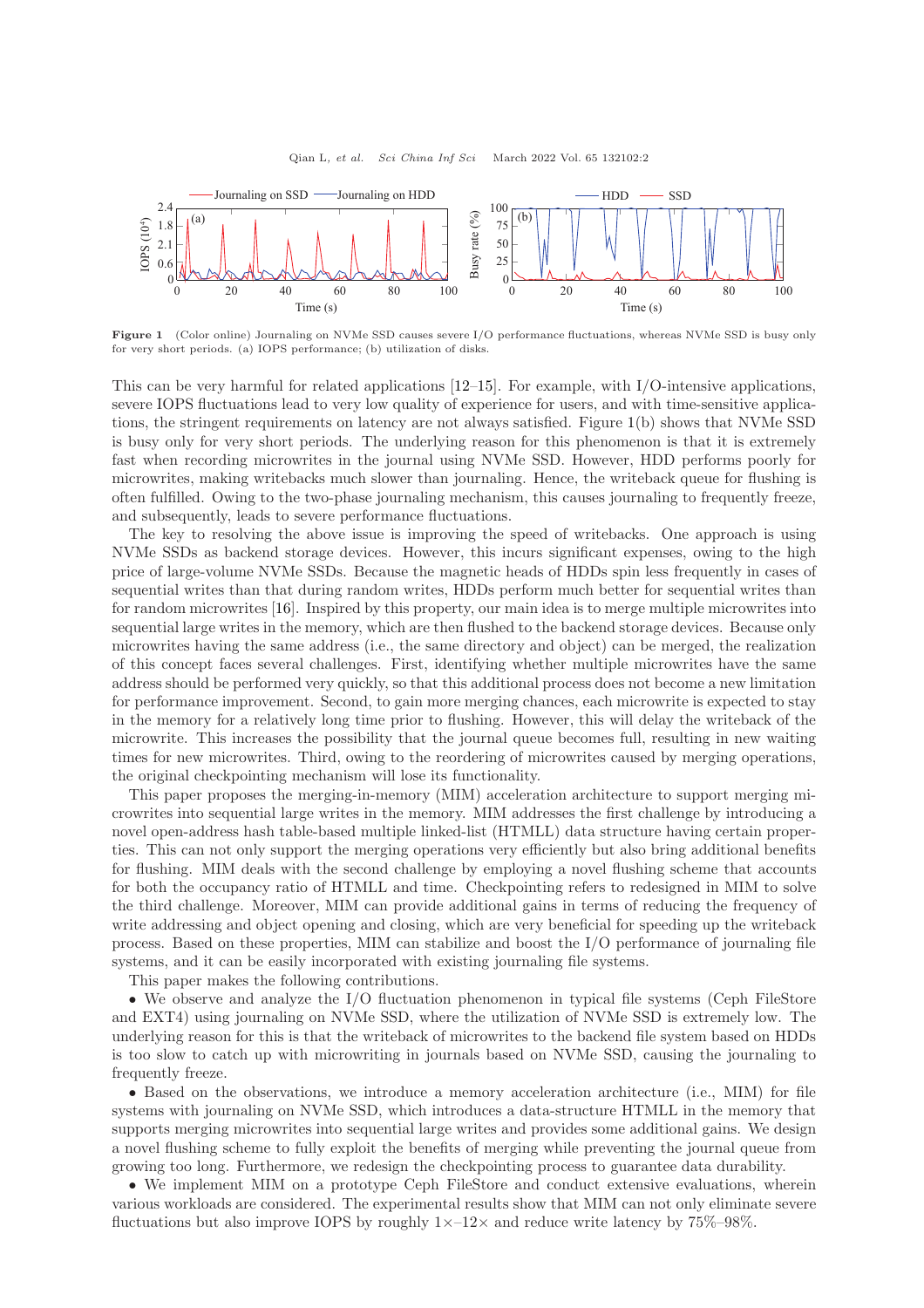<span id="page-2-1"></span>

Figure 2 Conventional file system with journaling on NVMe SSD.

The remainder of the paper is organized as follows. In Section [2,](#page-2-0) we introduce some background and related work. In Section [3,](#page-3-0) we introduce and analyze the performance fluctuation phenomenon of current journaling file systems. We present the detailed design of MIM in Section [4](#page-5-0) and the implementation of MIM in Section [5.](#page-8-0) The experimental results are shown and explained in Section [6.](#page-9-0) Finally, this paper is concluded in Section [7.](#page-13-11)

## <span id="page-2-0"></span>2 Background and related work

In this section, we first introduce how a typical journaling mechanism works. Then, we discuss the related studies.

#### 2.1 Journaling mechanism

As shown in Figure [2,](#page-2-1) we consider a file system that supports journaling on external NVMe SSDs. Each write transaction is first committed to the journal via journal queuing. Write operations are then flushed to the writeback queue on a batch basis, and are further written back to the backend file system on HDDs. Once the writeback succeeds, the data become permanent, and the related journal item is discarded from the journal based on checkpointing. If a system crash or power failure occurs, the HDD data can be recovered to the latest consistency status, using the redo log and journaling checkpoint mechanism. To reduce the burden of journaling on the entire data, some file systems only adopt journaling on metadata. Because they cannot guarantee the durability of all data, they are only suitable for specific applications. In this paper, we consider that journaling is applied to the entire data.

#### 2.2 Related work

Many modern file systems adopt the journaling mechanism to provide durability [\[17](#page-13-12)[–22\]](#page-13-13). At the same time, the two-phase committing scheme of journaling brings extra overheads, which affect the I/O performance in journaling [\[23\]](#page-13-14).

In a journaling file system where an HDD is used as a physical device store for both metadata and data, the write performance degrades because of the I/O competitions between the journal and the backend. Aghayev et al. [\[24\]](#page-13-15) proposed Ext4-lazy, which writes each metadata block approximately once to the journal and inserts a mapping to an in-memory map so that the number of microwrites on the HDD is reduced. The Z file system (ZFS) [\[25\]](#page-13-16) and the B-tree file system (BTRFS) [\[26\]](#page-13-17) are widely used in Linux to apply copy-on-write update policies to transform the access patterns from a large amount of small random writes to a single large sequential write [\[27\]](#page-13-18). However, these studies are not really applicable to file systems providing SSD journaling.

Recently, several journaling file systems have employed SSDs as external journal devices, and great efforts have been made to exploit the potential of various SSDs [\[4–](#page-13-3)[6\]](#page-13-4). Choi et al. [\[28\]](#page-13-19) proposed an efficient flash transaction layer based on a journal remapping technique, to eliminate redundant duplicates during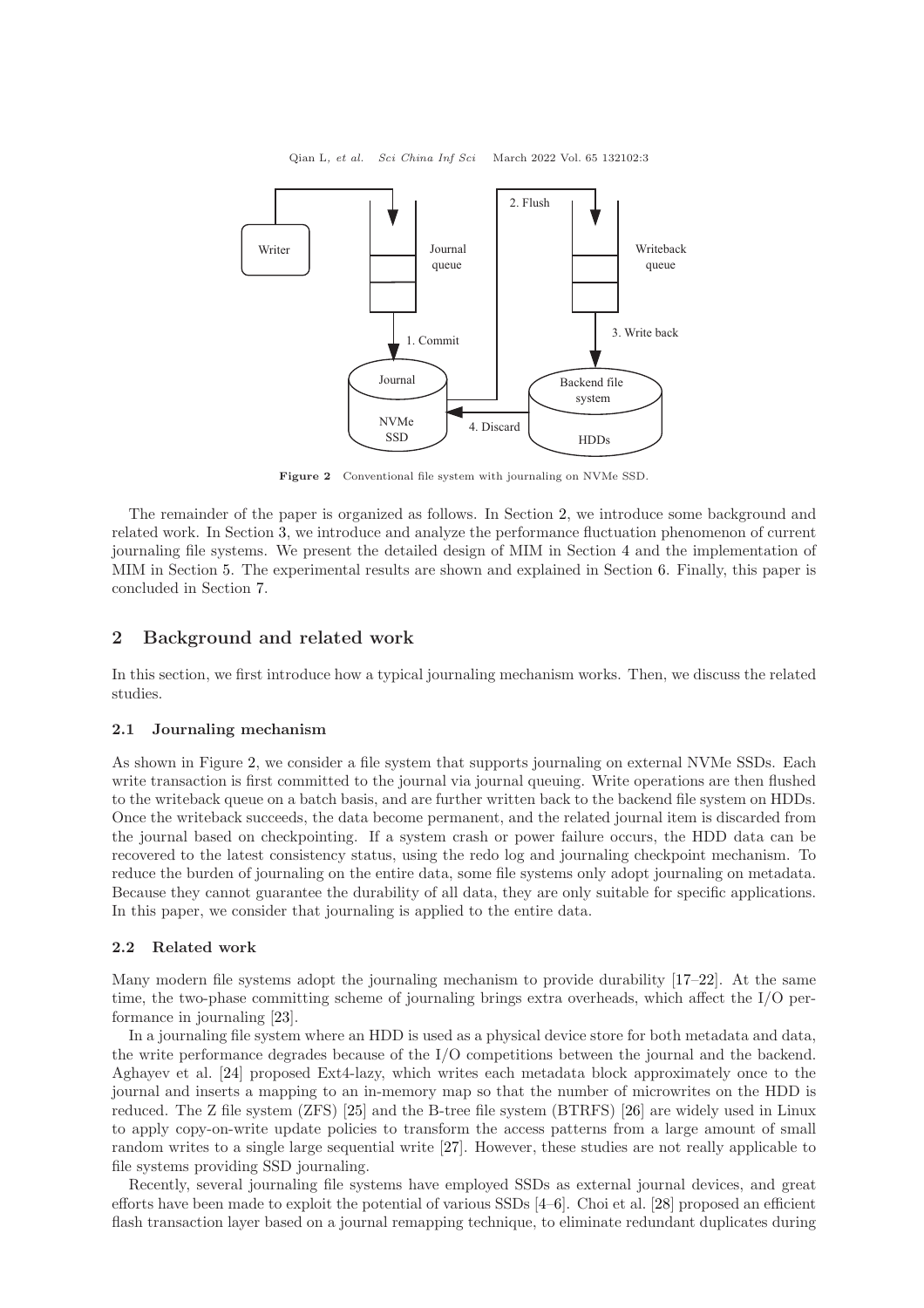the writing process. Lee et al. [\[29\]](#page-14-1) focused on the byte accessibility of phase-change memory to reduce the write amount of journaling. Chen et al. [\[30\]](#page-14-2) designed byte-enabled journaling using a hardware encoder to reduce the write amount and managed a compress-enabled journaling strategy to avoid write amplification on non-volatile random-access memory journaling file systems. These studies only focused on the optimization of the first commit phase of the journaling mechanism. However, the second writeback phase can also deeply impact the overall performance, which can result in low and fluctuated performance. This issue is observed and addressed in this study.

Jannen et al. [\[16\]](#page-13-10) introduced the microwrite optimization, which affects the second-phase write performance, and adopted a log-structured merge (LSM) tree [\[31\]](#page-14-3) to merge microwrites in the memory. Since then, many data structures based on the LSM tree have been proposed to provide more efficient write performance with backend file systems. Shetty et al. [\[32\]](#page-14-4) extended the LSM tree and proposed an expanded form tree to efficiently handle sequential and file-system workloads. Wu et al. [\[33\]](#page-14-5) introduced a design based on an out-of-memory overspilling index, to speed up the performance of small writes. Lu et al. [\[34\]](#page-14-6) separated keys from values in KVstore based on the LSM tree, to leverage write performance. However, the LSM tree limits the speed of reads and writes, and the compaction operation in it incurs severe performance degradation. Thus, Jannen et al. [\[16\]](#page-13-10) introduced a  $B^{\epsilon}$ -tree that can provide the same insert performance as the LSM tree but without compaction. However, it is still not suitable for frequency opening and closing workloads. In contrast, our study does not create an index of data to be written to the file system. Specifically, we introduce a data structure of hash-table-based multiple linked lists that can not only perform write merging efficiently but also provide additional gains in terms of reducing the frequency of writing addressing and object opening and closing.

#### <span id="page-3-0"></span>3 Motivation

In this section, we present some experimental results to show the I/O performance fluctuation phenomenon, which motivates the MIM design.

#### 3.1 Experimental setup

Testbed. We deploy Ceph FileStore, a typical journal-based store engine of the Ceph file system, on a cluster with four X86 servers, as illustrated in Figure [3.](#page-4-0) We then perform some experiments<sup>1)</sup>. In the Ceph file system, each file is divided into several objects in some directory, and when a write operation approaches, it is first written to an interface (a Rados block device (RBD)), which converts file writing to object writing. One of the X86 servers is used to deploy RBD, while the others are used as storage nodes deployed with Ceph FileStore, which connect to each other via the transport control protocol internet protocol on 10-Gbps Ethernet.

Configurations. To avoid network disturbances, we separate the storage network from the public network. For the hardware, each X86 server is equipped with two Intel E5-2620 v4 2.1 GHz central processing units (CPUs). We use 32 GB error-correcting code memory to avoid other errors originating from the operating system (OS) and hardware itself. We choose three 1.2 TB, 10000 RPM serial-attached small-computer-system-interface HDDs as data storage on a redundant array of independent disk card without cache and three 100 GB partitions of a 1.6 TB Intel P3600 NVMe SSD as an external journal device. We set the CPUs to the mode of performance instead of the default eco-mode, to eliminate the hardware influence. A redundancy scheme based on 2-replication is applied. For the software, we choose FileStore from open-source Ceph  $0.94.6^{2}$ . The block size of the file system is set to 4 MB. Other parameters are set to default.

Workload. We adopt a widely used benchmark tool, flexible  $I/O$  (FIO) (version 2.1.10)<sup>3)</sup> tester, for performance evaluation. FIO can generate workloads of different microwrite sizes (4, 8, and 64 kB) and different numbers of concurrent write threads (8, 16, and 64), which are typical in applications including database OLTP and IoT data collection [\[8,](#page-13-6) [9\]](#page-13-20). Both the IOPS and disk busy rate are collected using an Nmon tool [\[35\]](#page-14-7). For each experiment, the system is run for 360 s, and only the performance results during the middle 100 s are collected for use.

<sup>1)</sup> We also conduct these experiments with default EXT4 in Ubuntu 14.04 and observe similar results that are omitted.

<sup>2)</sup> [https://github.com/ceph/ceph/.](https://github.com/ceph/ceph/)

<sup>3)</sup> [http://freshmeat.sourceforge.net/projects/fio.](http://freshmeat.sourceforge.net/projects/fio)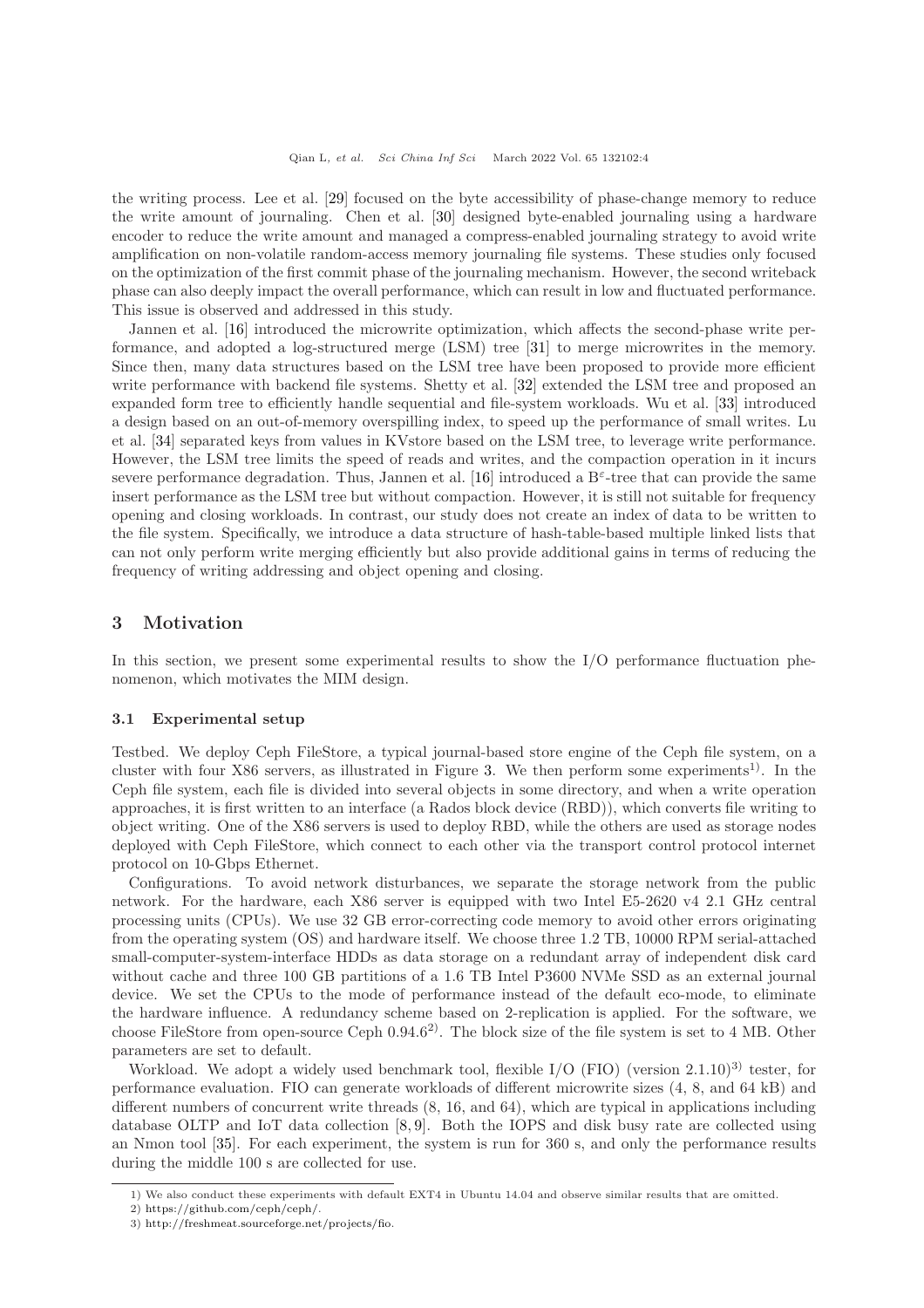<span id="page-4-0"></span>

Figure 3 (Color online) Testbed for experiments.

<span id="page-4-1"></span>

Figure 4 (Color online) IOPS performance of Ceph FileStore with journaling on NVMe SSD fluctuates, and the journaling on NVMe SSD is frozen frequently. Here, the number of threads is set to eight.

<span id="page-4-2"></span>

Figure 5 (Color online) IOPS performance of Ceph FileStore with journaling on NVMe SSD fluctuates, and the journaling on NVMe SSD is frozen frequently. Here, the microwrite size is set to 8 kB. (a) IOPS performance; (b) utilization of NVMe SSD.

#### 3.2 Observations and analysis

Our main experimental results are given in Figures [4](#page-4-1) and [5.](#page-4-2) Specifically, Figures  $4(a)$  $4(a)$  and (b) show the IOPS performance of the system and the busy rate of NVMe SSD, respectively, where the number of threads is eight and the microwrite size varies. Figures [5\(](#page-4-2)a) and (b) show similar results for the case where the microwrite size is 8 kB and the number of threads varies. From the figures, we collect the following observations.

• Observation 1. For all these parameter settings, the IOPS performance fluctuates severely and the NVMe SSD is frozen most of the time.

• Observation 2. The stability of IOPS performance is closely related to the microwrite size, but has little relevance with the number of threads. Specifically, when the microwrite size is smaller, the fluctuation of the IOPS performance is more severe.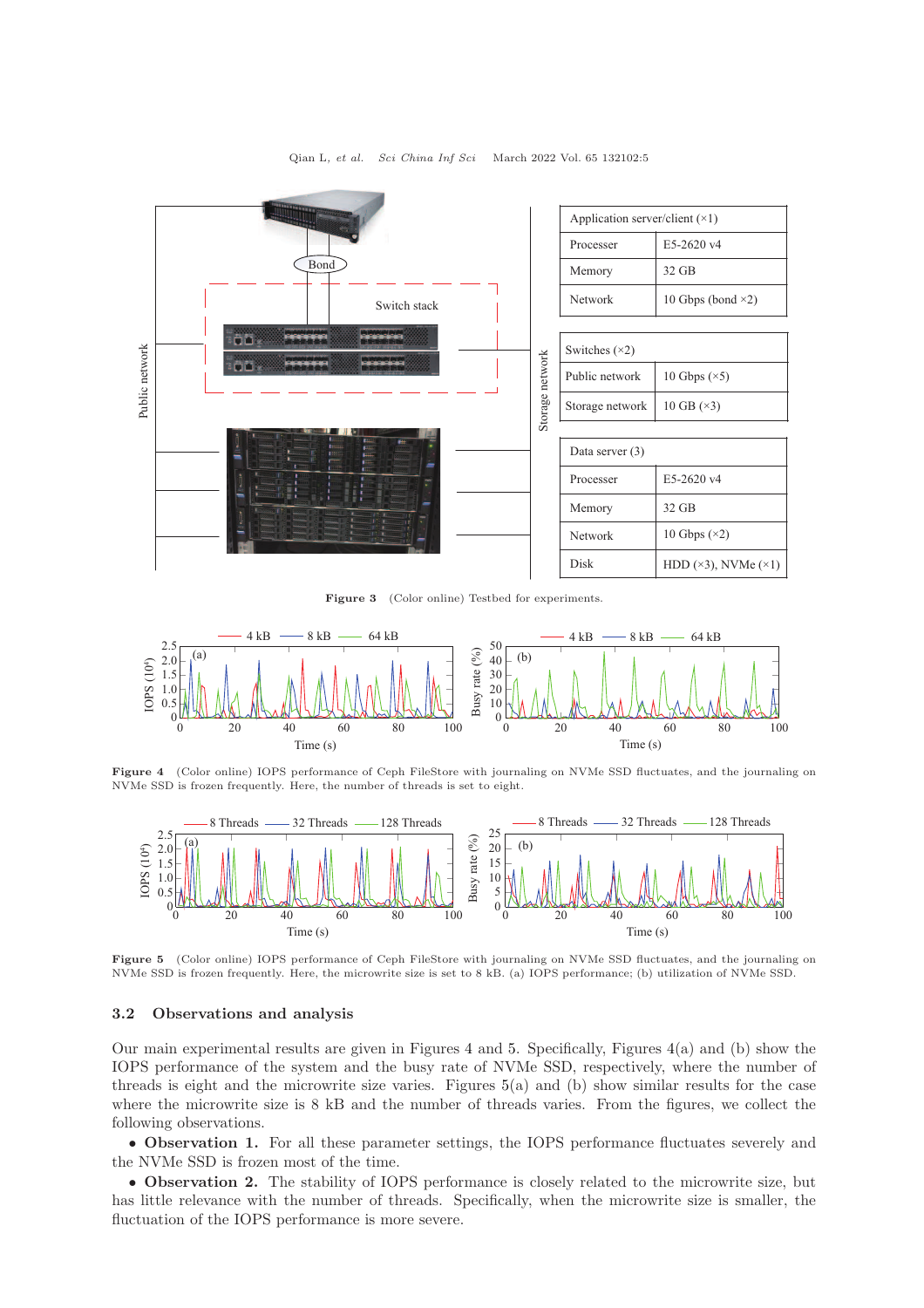<span id="page-5-1"></span>

Figure 6 (Color online) When replacing the backend HDD with NVMe SSD, the IOPS performance becomes stable.

The underlying reason for this performance fluctuation phenomenon is as follows. It is extremely fast to record random microwrites in the journal based on NVMe SSD, but HDD performs poorly for random microwrites, making the speed of microwrite much lower than that of journaling. Hence, the writeback queue for flushing is often fulfilled. This causes the journaling capability to freeze frequently, and subsequently, leads to severe performance fluctuations. This analysis also provides an explanation for Observation 2. For random microwrites of larger sizes, the HDD performs better [\[16\]](#page-13-10), which leads to a faster writeback process. Thus, the performance fluctuation decreases. On the other hand, although the number of write threads has some effect on the journaling, because of the lock contention [\[36\]](#page-14-8), it is hardly relevant with the writeback speed. Thus, the fluctuation for each number of threads is similar.

To further validate the underlying reason for the performance fluctuation phenomenon, we conduct another experiment in which we use the 1.6 TB Intel P3600 NVMe SSD as the device for both journal and data. The microwrite size is set to 8 kB, and the number of write threads is set to eight. The IOPS performance of this system compared with the original one is depicted in Figure [6,](#page-5-1) where the IOPS performance becomes very stable and is much higher. This is because the writeback speed based on NVM SSDs can now catch up with the journaling speed, which significantly reduces the frozen time of journaling.

Although replacing backend HDDs with NVMe SSD can solve the performance fluctuation problem, owing to the current high price of large-volume NVMe SSDs, this approach is impractical, at least in the near future.

#### <span id="page-5-0"></span>4 Design

In this section, we first outline the design goals, and then introduce a detailed design of MIM.

#### 4.1 Goals

We aim to support the following properties in the proposed file system with journaling on NVMe SSD.

(i) Performance. The overall I/O performance in terms of IOPS is significantly improved compared to the original journaling file system.

(ii) Stability. The I/O performance is relatively stable over time.

(iii) Durability. Once a write transaction is committed to the journal successfully, it will survive permanently.

(iv) Low cost. The additional resource consumption incurred by the new design is maintained at a low level.

(v) Compatibility. The design is relatively simple and can be easily incorporated into the existing journaling file systems.

#### 4.2 Overview of MIM

According to the results shown in Section [3,](#page-3-0) if we can speed up the writeback to the backend file system, the I/O performance can be stabilized and improved. Inspired by the well-known fact that HDDs perform much better for large sequential writes than random microwrites [\[37\]](#page-14-9), our main idea is to efficiently merge multiple random microwrites into sequential large writes in the memory. We design MIM, a novel memory acceleration architecture, as illustrated in Figure [7,](#page-6-0) where an HTMLL data structure is introduced in the memory to support microwrite merging. MIM also adopts a novel flushing scheme, so that the benefit of merging can be fully exploited while preventing the journal from growing too large. Furthermore, the checkpointing process is redesigned to guarantee data durability.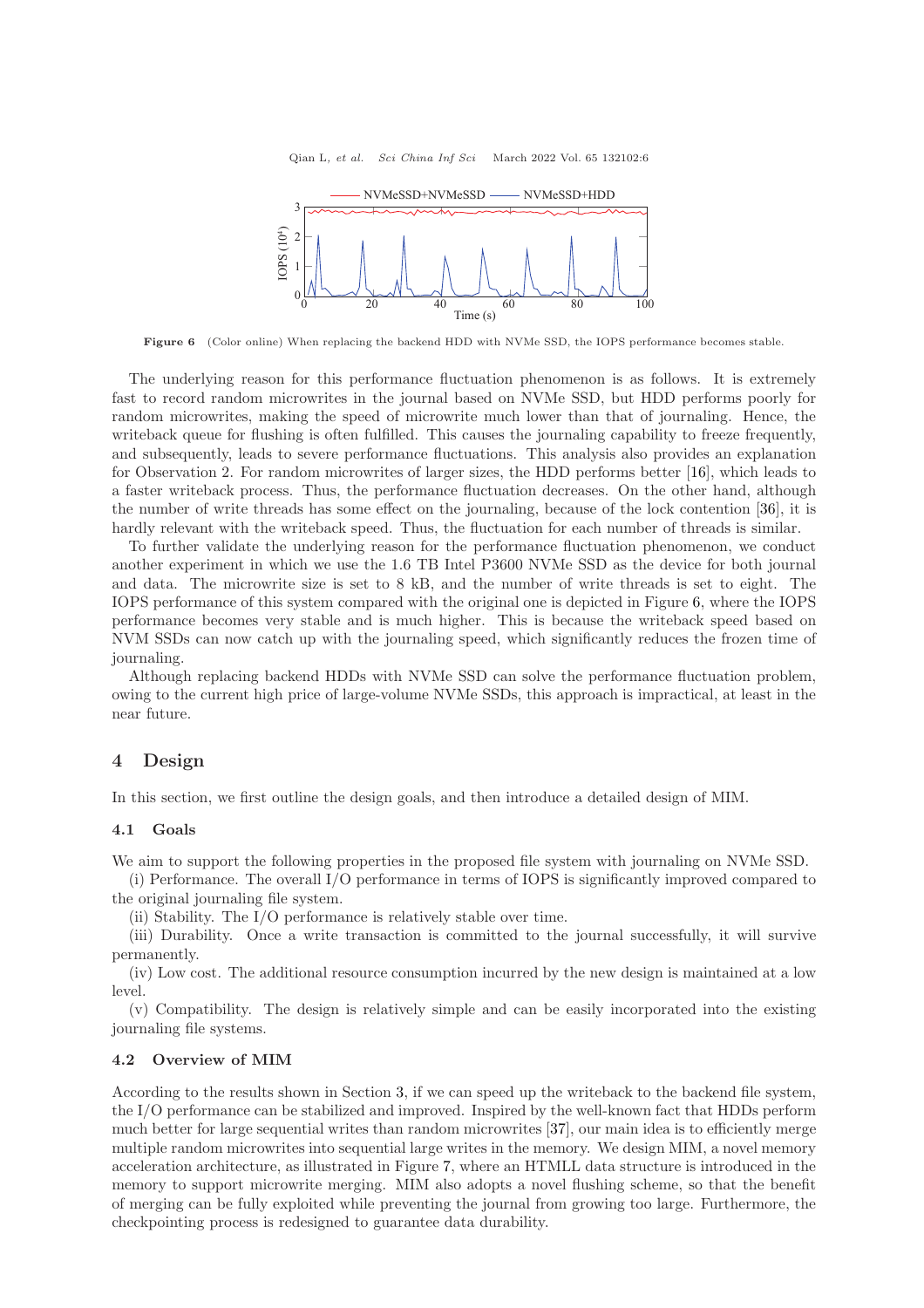<span id="page-6-0"></span>

Figure 7 Illustration of the MIM architecture.

As illustrated in Figure [7,](#page-6-0) the entire write process based on MIM is slightly different from the original one. The flush operation is mainly split into two phases. The first phase is for flushing each microwrite operation into HTMLL, whereas the second phase is for flushing multiple merged microwrite operations into the writeback queue. Another difference is that the microwrite operations having been successfully written to the backend file system must be recorded in some manner for the new checkpointing scheme.

#### 4.3 HTMLL-based merging

Consider the writeback procedure executed by the write thread. Each microwrite operation can be represented as a quadruple:  $\langle$ cid, oid, sn, data $\rangle$ , where

• cid denotes the identity of the object group (i.e., the directory) where the microwrite operation is to be performed;

• oid denotes the identity of an object in the objective group of cid where the data are to be written, and in particular, different object groups share the same set of values as oid;

• sn denotes the sequence number for marking the microwrite operations; and

• data is the data to be written to the file system.

Generally, the number of object groups can be very large when the number of objects in an object group is usually small (e.g., 512); thus, the time required for locating an object is short. In other words, cid can vary over a very large range, whereas the number of possible values of oid is limited. Based on this observation, we introduce the following data-structure HTMLL to support the merging of microwrite operations.

The data-structure HTMLL, as illustrated in Figure [8,](#page-7-0) is initialized in the memory, which is a combination of a hash table containing  $N$  slots and  $N$  linked lists, where each slot acts as the starting pointer of a linked list. Specifically,

• The hash table takes oid as the key and applies open addressing for collision avoidance, such that each value of oid is mapped into a different slot when there is an empty slot in the hash table.

 $\bullet$  Each linked list comprises M linked blocks. The size of each block is equal to that of an object, which is specified by the file system. The blocks located at the same position in the linked lists (depicted in Figure [8\)](#page-7-0) are associated with the same cid. The values of the cids corresponding to the blocks are assigned to the most frequently used ones, which are known by the write thread. They are updated after an entire flushing operation (see Subsection 4.4) is triggered.

Clearly, the memory consumption of HTMLL is determined by the parameters  $M$  and  $N$ , as well as the object size. Hence, the memory consumption is controllable because we can choose proper values for M and N.

Next, suppose that a new microwrite operation,  $\langle$ cid, oid, sn, data $\rangle$ , arrives at the HTMLL during the flush phase 1. Based on its oid, the write thread will try to map it into a certain slot of the hash table. If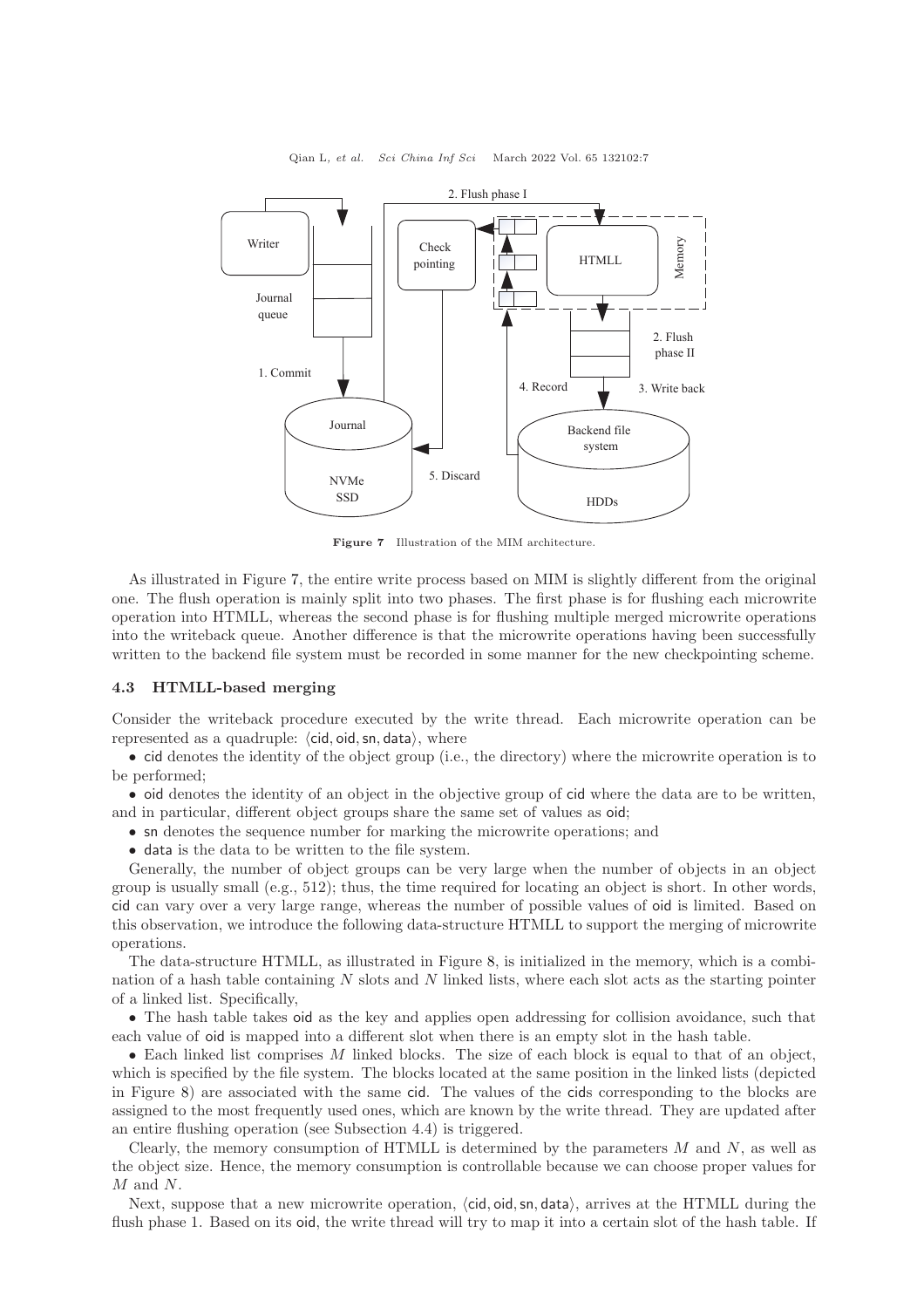<span id="page-7-0"></span>

Figure 8 Illustration of HTMLL.

it does not succeed (i.e., there is no empty slot in the hash table and its oid is different from the existing ones), the operation will be immediately flushed to the writeback queue. If it succeeds, the write thread will check whether there exists a block associated with the cid in the corresponding linked list. If there is no such block, the microwrite operation will be directly flushed to the writeback queue. Otherwise, it will be merged into the block in a data-appended manner.

#### 4.4 Flushing phase II

A microwrite operation is expected to remain in the HTMLL for a relatively long time to have more chances to merge with other microwrite operations. However, if the occupancy ratio of the HTMLL, or the percentage of blocks in HTMLL used by microwrite operations, is very high, then many new arriving microwrite operations will be flushed to the writeback queue directly according to the merging procedure, which decreases the benefit gained from merging. Moreover, if there is some microwrite operation remaining in the HTMLL other than that written back to the file system, the checkpoint-based journal will grow too large, causing severe performance degradation.

To prevent the above situations, we propose a novel flushing scheme by introducing two thresholds: the space threshold, based on the occupany ratio of the HTMLL, and the time threshold, based on the interval length between two consecutive flushing operations performed on HTMLL. Specifically, the space threshold is defined as

$$
\text{spt.} \text{thresh} = \frac{\text{journalthroughput} \times \text{max} \text{ flux,} \text{intul}}{\text{blocksize}},
$$

where journalthroughput denotes the inherent maximum throughput of the NVMe SSD for appending microwrites, max flushing intvl denotes the maximum interval time between two consecutive journalflushing (phase 1 in MIM) operations, specified by the file system, and blocksize is the size of an object. Thus, sp thresh is roughly the maximum number of blocks in the memory that can be fully filled in a journal-flushing interval.

We define the time threshold depending on the configuration of the file system. For a distributed file system, we relate it to the scale of the cluster and the number of replications for considering the latest write success. Because journal writing cannot start until the latest write is successful, replication is written one-by-one or across all nodes in the cluster in the worst case. Thus, the time threshold is defined as

time\_thresh =  $\max{\text{rep, scale}} \times \max{\text{fusion}}$  intvl,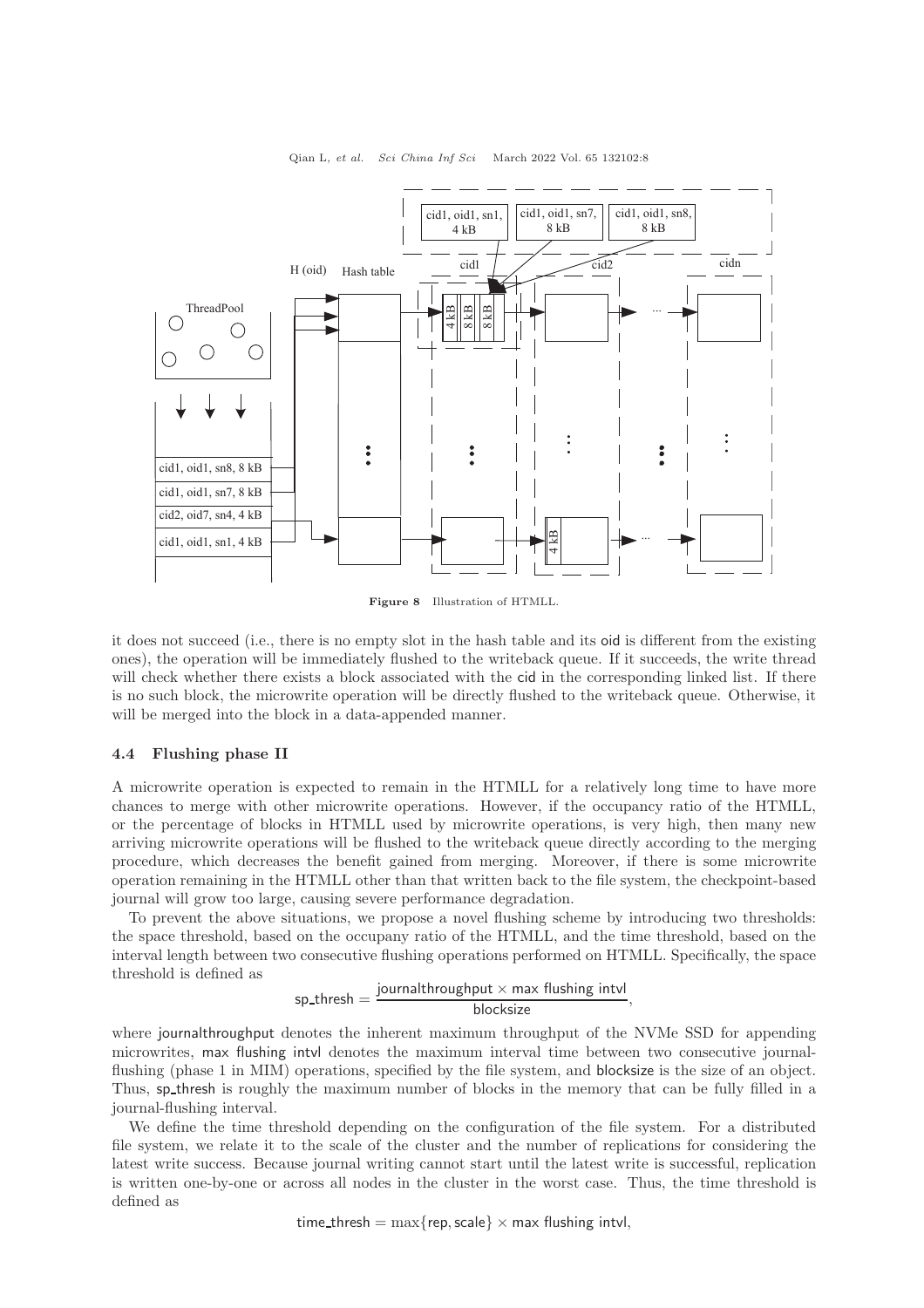where rep is the number of replicas of the data to be written to the backend (distributed) file system and scale is the number of nodes in the file system.

When the occupancy ratio of HTMLL exceeds sp\_thresh, or the time passed since the last flushing (phase 2) operation performed on HTMLL exceeds time thresh, the writer thread will stop inserting new microwrite operations into HTMLL, and then perform an entire flushing operation (i.e., all microwrite operations in the HTMLL are flushed to the writeback queue immediately on the basis of a block). In particular, the blocks corresponding to the same cid are flushed consecutively to the writeback queue. In this manner, multiple microwrite operations are flushed together to the writeback queue, and hence, the frequency of write addressings and object openings and closings can be significantly reduced.

#### 4.5 Checkpointing and recovery

In journaling file systems, microwrite operations are appended to the journal file. There exists a checkpoint in the journal file, which is updated periodically (i.e., checkpointing) and denotes the first microwrite operation that has not been written back to the file system at the time of the last checkpointing. In conventional journal file systems, the microwrite operations are written back to the file system in the same order in which they are appended to the journal file. Thus, only the sn of the last microwrite operation that was successfully written back to the file system is required for checkpointing. However, in MIM, owing to the merging operations, a microwrite operation that is behind another one in the journal file might be written back earlier. Hence, the sn of the last microwrite operation that was successfully written back to the file system is insufficient for checkpointing.

To overcome this, we record all sn of the microwrite operations that are written back successfully since the last checkpoint. We then find the microwrite operation with the minimum sn that fails to be written to the backend file system. Although this scheme can be performed using a sorting-based algorithm, we can perform it more efficiently. Specifically, we use an auxiliary linked list to record sn, and for each new microwrite operation that is written back successfully, its sn is inserted into the linked list such that all sn in the linked list are sorted according to the orders of these microwrite operations in the journal. Thus, the checkpointing process is executed as follows. Compare the sn of the microwrite operation at the checkpoint having the sn value of the first node in the linked list. If equal, then we move the checkpoint backward by one microwrite operation and delete the first node in the linked list. Then, we repeat this procedure. Otherwise, the procedure terminates.

Based on this new checkpointing, the recovery process is executed as with a conventional journaling file system. It is straightforward to see that the data durability property preserves.

#### <span id="page-8-0"></span>5 Implementation

Our prototype implementation modifies Ceph filestore.cc and filestore.hh in the  $\src\os\$  directory from Ceph version 0.94.6. The FileStore engine is independent of other stores and interconnected with placement groups according to ObjectStore. Thus, other components of Ceph do not require modification, and it is convenient to deploy MIM by using a patch that is auto-executed.

We define several data structures that are used for filestore.cc.

(i) cache obj defines an object in the memory with cid, oid, and a data structure, called bufferlist, is used to merge microwrites, especially the random ones, which can take advantage of this data structure to convert random physical addresses to sequential logical bulks in the memory.

(ii) HTMLL includes  $\langle \text{uint64\_t}, \text{cached\_obj*} \rangle$  key-value pairs. The key comes from the get filestore key method, and the value is cache obj, which is defined as a pointer, \*obj, and a list,  $\langle \text{uint64-t} \rangle$ .

(iii) Thread pool defines ThreadPool::WorkQueue and cached obj writeback tp method for cache obj to insert and write back transactions having multiple-thread management and mutex lock on cached obj.

We implement MIM in the main program, file-named filestore.cc. It comprises the following multiple components.

Merging. For adding MIM in filestore.cc, we modify the FileStore:: write() function to merge multiple microwrites in the bufferlist memory space with a hash function unordered map  $\langle \text{uint64-t}, \text{cached_oobj*}\rangle$ . We obtain the key from the original filestore as oid and search the hash table and linked list in HTMLL as if the hash address has existed. When the address is in HTMLL and object size as obj-bl.length() does not exceed the recent length of data in the bufferlist and the offset of this writing, then the mircowrite can be merged in the existing bufferlist to sequentially write a function, obj bl.copy in(), performed to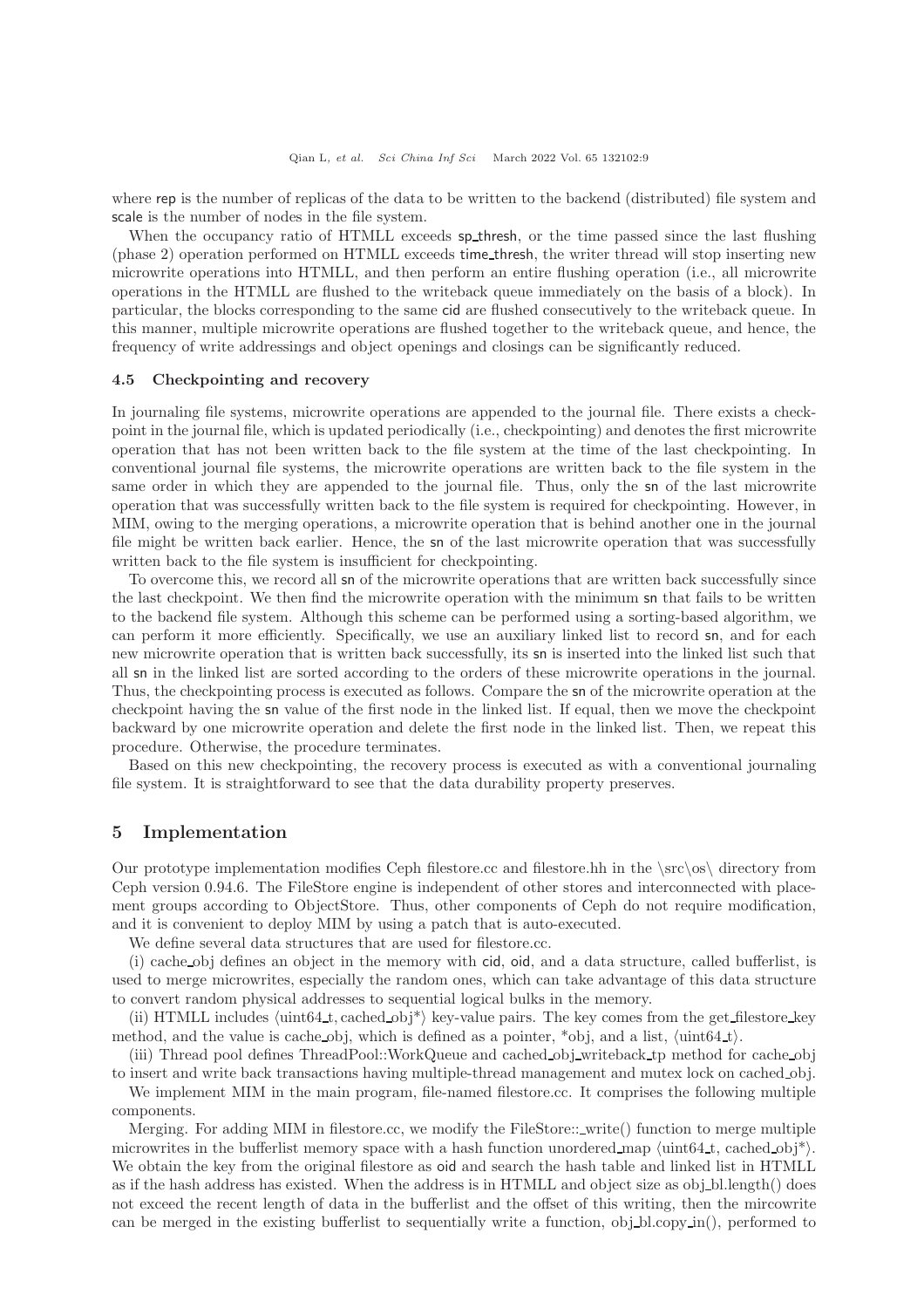iteratively append the new arriving data offset to the rear pointer of bufferlist. If the length of the data is over the size of the bufferlist, the pointer moves to cached obj with the next cid to rewrite.

Flushing. When a write transaction arrives, we expect it to hit each cached obj in HTMLL. However, there are always some microwrites that are very difficult to merge with the bufferlist. We take the original write method, which we redefine as function \_write\_raw(), to directly write to the object in the backend file system. When the write transaction hits the HTMLL and the flushing conditions based on thresholds are satisfied, it calls function do cold obj insert() to insert the objects into the writeback queue first and conduct writeback processing. In function do cold obj insert(), we adopt last update time to select coldcached obj to insert into the writeback queue. Using this method, we can attempt to merge microwrites in MIM instead of frequent open real objects in the backend file systems.

Sync and crash recovery. We modify FileStore::sync entry() by recording all write operations, including MIM and written back ones, in the new linked list and recall JournalingObjectStore::ApplyManager:: commit start() to give the first node value in linked list to committing seq, which is the checkpoint in the journal. During the recovery phase, if the function of commit finish() returns success and the transactions are inserted into MIM, failure occurs. The recovery thread is then initialized by Thread-Pool::TPHandle and scans log items until the checkpoint and redo failure transactions with journal items to provide consistency and durability.

#### <span id="page-9-0"></span>6 Performance evaluation

#### 6.1 Experiment setup

The experiments are conducted in the testbed, as described in Section [3.](#page-3-0) For performance evaluation, we consider three types of workloads generated by two widely used benchmark tools: FIO and FileBench [\[38\]](#page-14-10).

• FIO workload, generated by an FIO tool, which emulates continuous heave microwrite operations on a single large file.

• Varmail workload, generated by FileBench tool, emulates a mail server that stores each email in a separated file. This workload comprises multiple threads to create, read, and delete small email files in a single directory. For this workload, we create 12000 email files, with a capacity of 128 kB each.

• FileServer workload, also generated by the FileBench tool, emulates complicated file operations, including creates, deletes, appends, reads, writes, and attribute operations on a directory tree. We also set the file number as 12000 and the file size as 128 kB. There are a total of 20 directories, each containing 600 files.

In particular, the ratios of read operations to write operations under the Varmail workload and the FileServer workload are 1:1 and 1:2, respectively. For each type of workload, we consider different sizes of microwrites (4, 8, and 64 kB) and different numbers of concurrent write threads (8, 16, 64), as used in Section [3.](#page-3-0)

#### 6.2 Performance improvement by MIM

Because MIM is implemented in Ceph FileStore, we first conduct experiments to see how the performance of Ceph FileStore can be improved by MIM under different workloads. The performance results of the average IOPS and the average latency under FIO, Varmail, and Fileserver workloads are plotted in Figures [9](#page-10-0)[–11,](#page-10-1) respectively.

For the FIO workload, we observe the following from Figure [9.](#page-10-0)

• The IOPS performance improvement of MIM over the original Ceph FileStore is 9.0×–12.3×, 8.1×–  $10.0\times$ , and  $4.6\times$ -5.2 $\times$  for microwrites when the microwrite size is 4, 8, and 64 kB, respectively.

• The performance improvement increases when the microwrite size is decreased. When the microwrite size is smaller, there are more chances of merging operations that can be leveraged by MIM, leading to a higher performance improvement.

• When the number of threads changes from 8 to 16, the performance of MIM degrades. Under the FIO workload, all microwrite operations are executed on a single file. Thus, when the number of threads grows from 8 to 16, the lock contention becomes severe. However, when the number of threads changes from 16 to 64, the performance of MIM remains almost the same, because the lock contention reaches a very high level.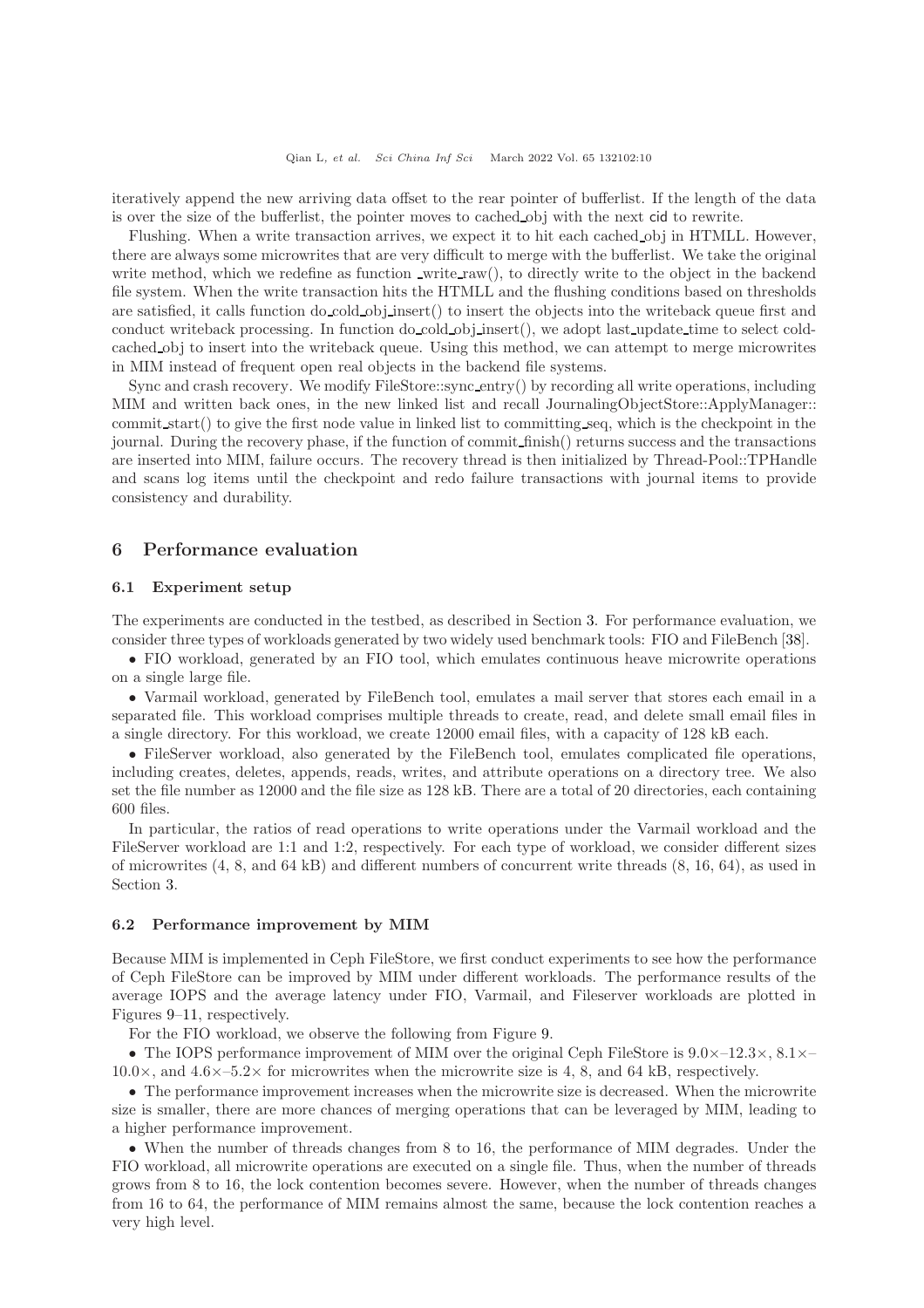Qian L, et al. Sci China Inf Sci March 2022 Vol. 65 132102:11

<span id="page-10-0"></span>

<span id="page-10-2"></span>Figure 9 (Color online) Performance comparison of MIM and the original Ceph FileStore under the FIO workload. (a) IOPS; (b) latency.



<span id="page-10-1"></span>Figure 10 (Color online) Performance comparison of MIM and the original Ceph FileStore under the Varmail workload. (a) IOPS; (b) latency.



Figure 11 (Color online) Performance comparison of MIM and the original Ceph FileStore under the FileServer workload. (a) IOPS; (b) latency.

• MIM can achieve very low write latencies, less than 10 ms for different settings of microwrite sizes and numbers of threads. The latency reduction of MIM over the original Ceph FileStore is between 97% and 98.5%.

For the Varmail workload, we observe the following from Figure [10.](#page-10-2)

• The IOPS performance improvement of MIM over the original Ceph FileStore is  $1.0\times -1.7\times$ ,  $1.4\times -1.7\times$ 1.8 $\times$ , and 1.4 $\times$ –2.9 $\times$  for microwrites when the microwrite size is 4, 8, and 64 kB, respectively, which is much less than that in the FIO workload case, because there are many operations, such as read and close, besides just write in the Varmail workload, for which MIM has little gain.

• MIM performs better when the microwrite size is smaller, which is similar to the FIO workload case. However, it is less significant because of the complex operations in the Varmail workload.

• MIM performs better when the number of threads increases, which is different from the FIO workload case. This is because the files are in a single directory in the Varmail workload, and the possibility of lock contention is low, such that more threads are affordable for operations at the same time.

• As with the FIO workload case, MIM can achieve less than 10-ms latencies under different settings. The latency reduction of MIM over the original Ceph FileStore is between 76.4% and 96.7%.

For the FileServer workload, we note the following from Figure [11.](#page-10-1)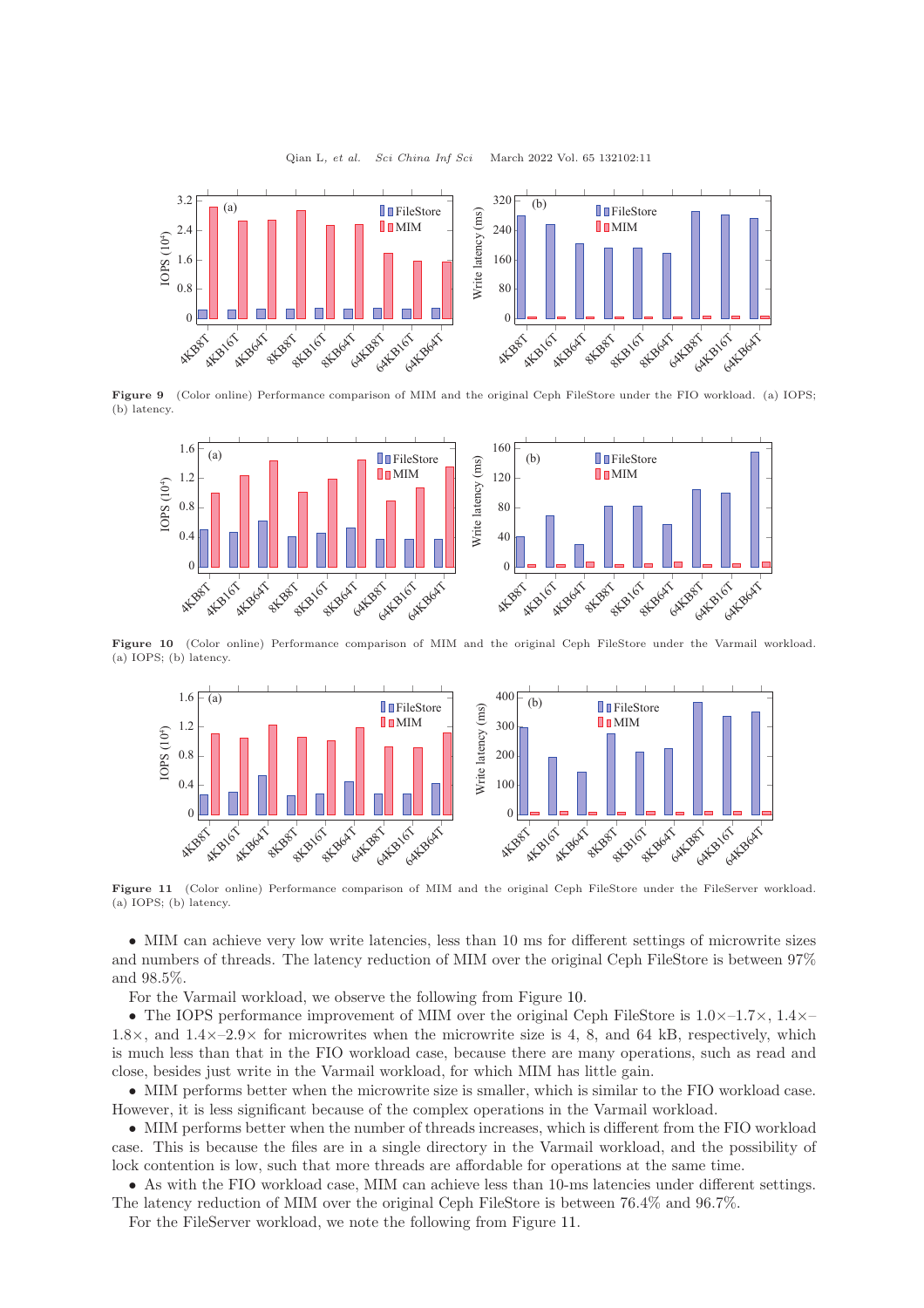<span id="page-11-0"></span>

Figure 12 (Color online) Instantaneous performance of IOPS and write latency of the systems under the FIO workload. (a) IOPS performance; (b) write latency.



Figure 13 (Color online) Instantaneous performance of IOPS and write latency of the systems under the Varmail workload. (a) IOPS performance; (b) write latency.

<span id="page-11-1"></span>

Figure 14 (Color online) Instantaneous performance of IOPS and write latency of the systems under the FileServer workload. (a) IOPS performance; (b) write latency.

• The IOPS performance improvement of MIM over the original Ceph FileStore is  $2.3 \times -3.1 \times$ ,  $2.3 \times 3.5\times$ , and  $1.3\times-1.6\times$  for microwrites when the microwrite size is 4, 8, and 64 kB, respectively.

• The IOPS performance of MIM degrades slightly when the microwrite size increases, which is similar to both the FIO workload case and the Varmail workload case.

• The performance of MIM with 8 and 16 threads is similar, but is less than that of 64 threads.

• Same as the previous two workload cases, MIM can achieve less than 10 ms latencies under different settings. The latency reduction of MIM over the original Ceph FileStore is between 94.5% and 97.4%.

Comparing the IOPS performance results under different workloads, we can further see that the improvement in MIM under the FIO workload is higher than that under the FileServer workload, which is higher than that under the Varmail workload. In other words, when the ratio of read-to-write operations is lower, the performance improvement of MIM is higher. This is because MIM does not change the reading process, and thus, has little influence on read performance. Furthermore, note that MIM does not change the commit phase, during which data are written to the NVMe SSD. Thus, the lifetime of NVMe SSD is not influenced by MIM as long as the data amount written to the file system is not changed.

#### 6.3 Comparison with Ceph storage engines

We also conduct experiments to compare MIM with other Ceph storage engines, KStore and BlueStore [\[7\]](#page-13-5), which do not employ journaling, under the mentioned three types of workloads. In these experiments, the microwrite size is set to 8 kB and the number of threads is set to 8. To analyze the performance and stability, we record the instantaneous performance for the middle 100 s during runtime in terms of IOPS and write latency of MIM, Ceph FileStore, KStore, and BlueStore.

The results under FIO workload, Varmail workload, and FileServer workload are depicted in Figures [12–](#page-11-0) [14,](#page-11-1) respectively. These figures indicate the following.

• Under all three types of workloads, Ceph FileStore suffers from severe performance fluctuation in terms of both IOPS and latency. After implementing MIM, the performance becomes very stable.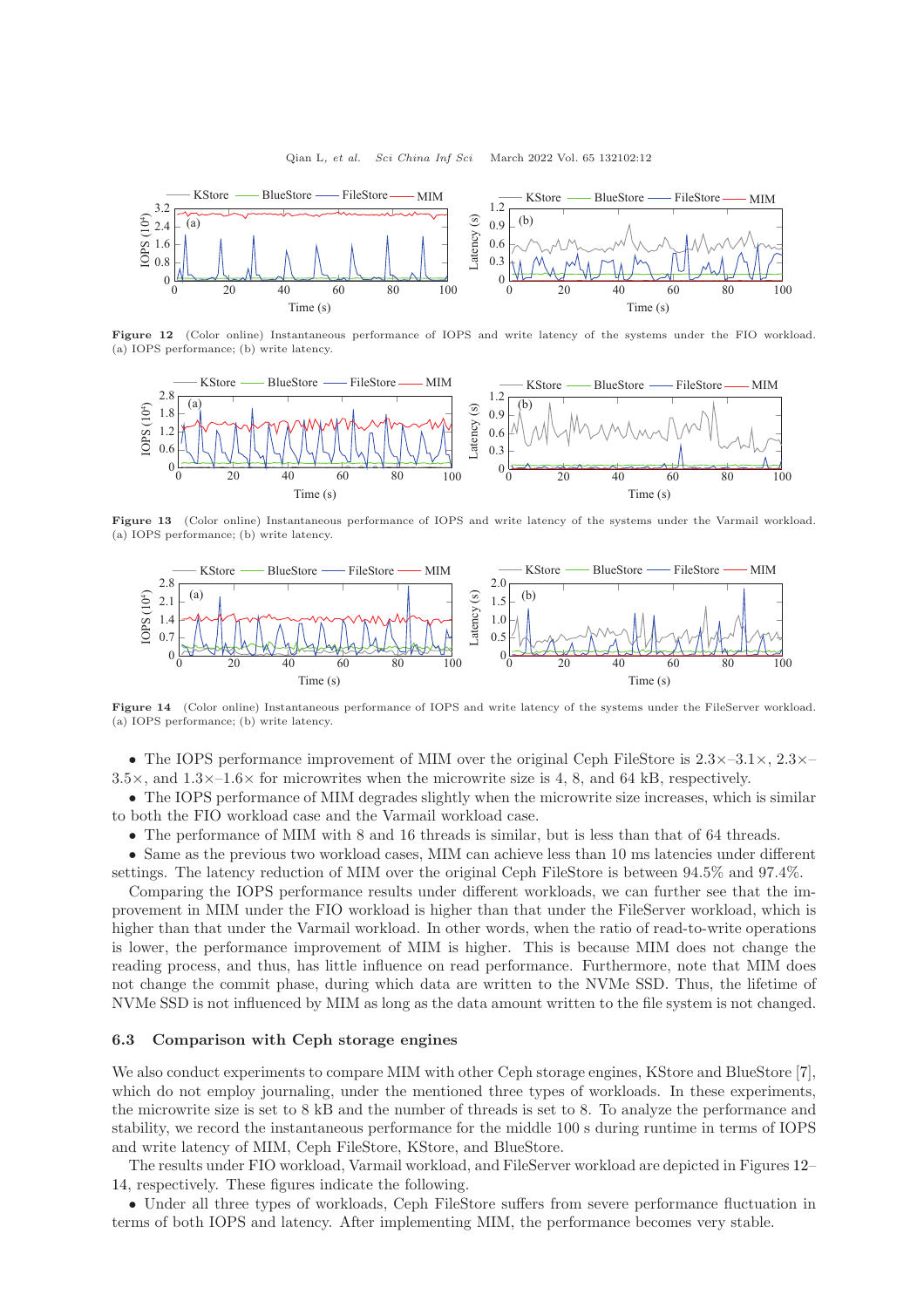<span id="page-12-0"></span>

Qian L, et al. Sci China Inf Sci March 2022 Vol. 65 132102:13

Figure 15 (Color online) Throughput of MIM and FileStore for large writes.

<span id="page-12-1"></span>

Figure 16 (Color online) (a) Average busy rate of NVMe SSD in MIM and Ceph FileStore; (b) The memory consumption of MIM and Ceph FileStore.

• Under all three types of workloads, the performances of both KStore and BlueStore are much more stable than that of FileStore in terms of IOPS and latency, because they do not use a journaling mechanism. KStore exhibits more fluctuated performance than BlueStore, because the compaction operations within the LSM tree in KStore have different overheads.

• MIM performs much better than KStore and BlueStore in terms of both IOPS and latency.

• Under the Varmail workload and the FileServer workload, the peak IOPS of FileStore is sometimes higher than that of MIM. This can be explained as follows. Both workloads comprise complex operations. When the proportion of write operations is very small, MIM has little gain, but incurs some overhead, which harms the peak performance.

#### 6.4 Large writes

We measure the throughput of sequentially writing a 4 GB file, where the write size ranges from 1 MB to 16 MB. The results of MIM and FileStore are plotted in Figure [15,](#page-12-0) where MIM outperforms FileStore by 10%–20% for each evaluated value of the write size. Although MIM can hardly provide the benefit of write merging because of large write sizes, which are comparable to a block size of 4 MB, MIM can still act as a high-speed buffer, leading to a slightly higher write throughput.

#### 6.5 Resource utilization/consumption

To see how the NVMe SSD can be utilized with the memory overhead caused by MIM, we measure the SSD busy rate and the memory consumption under the FIO workload (because FIO workload comprises pure microwrite operations). The average busy rates of NVMe SSD and the memory consumption in FileStore and MIM are depicted in Figures  $16(a)$  $16(a)$  and (b), respectively. Figure  $16(a)$  shows that MIM improves the utilization of NVMe SSD significantly. However, according to Figure [16\(](#page-12-1)b), MIM only incurs at most 13% additional memory, which is usually affordable in practice.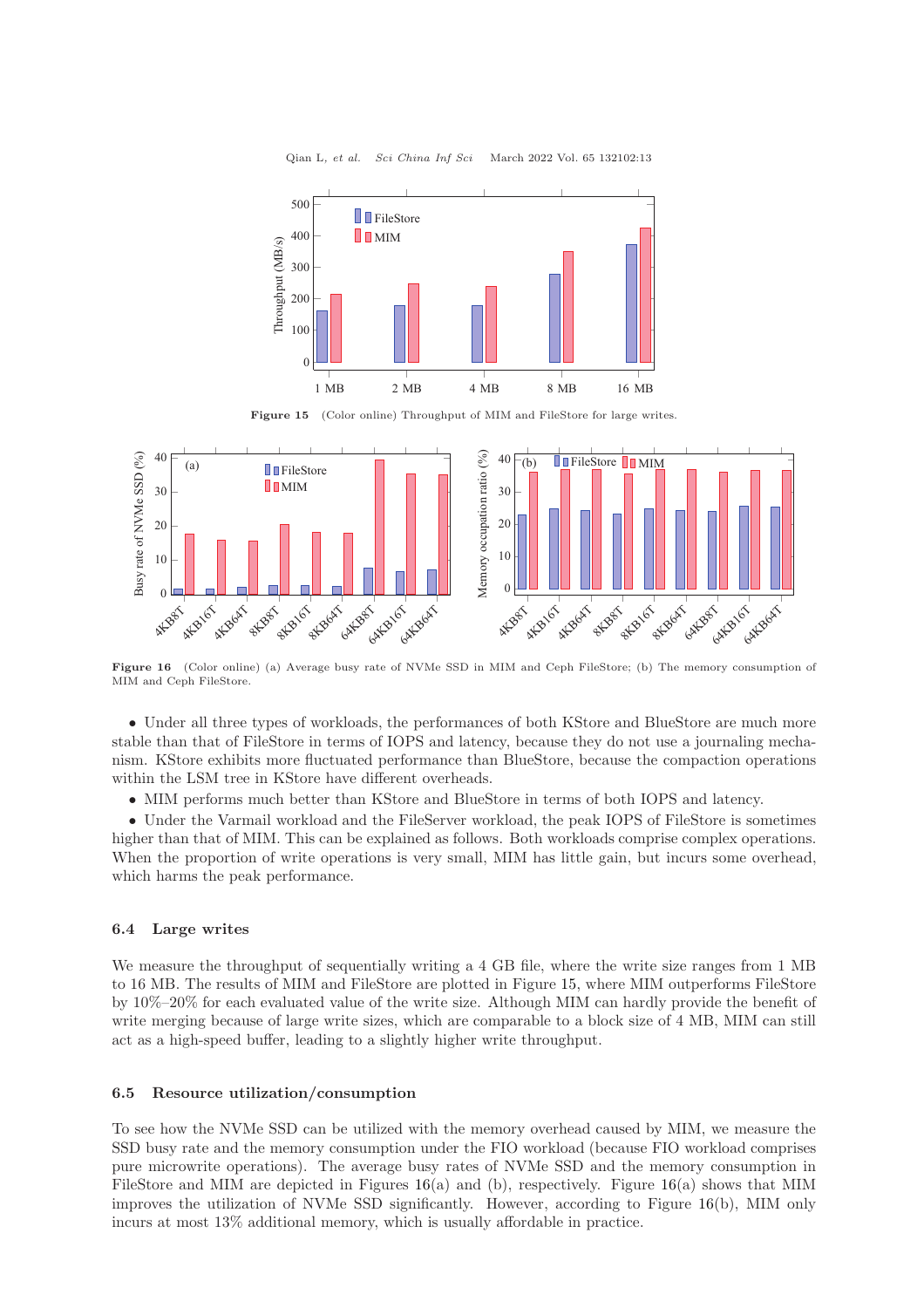## <span id="page-13-11"></span>7 Conclusion

We observed and analyzed the performance fluctuation phenomenon in file systems with journaling on NVMe SSD. Motivated by this, we proposed MIM, a simple yet very effective memory acceleration architecture that can be easily incorporated into existing journaling file systems. MIM introduces a datastructure HTMLL in the memory to support write merging, and employs a flushing scheme to fully exploit the benefit of merging while preventing the journal from growing too long. It adopts a new checkpointing process to preserve data durability. We also implemented MIM in Ceph FileStore. The experimental results obtained on the testbed showed that MIM can provide stable and much higher performance in terms of both IOPS and write latency as compared to the original Ceph FileStore.

Acknowledgements This work was supported in part by National Key R&D Program of China (Grant No. 2018YFB1004704), National Natural Science Foundation of China (Grant Nos. 61832005, 61872171), Natural Science Foundation of Jiangsu Province (Grant No. BK20190058), Key R&D Program of Jiangsu Province (Grant No. BE2017152), Science and Technology Program of State Grid Corporation of China (Grant No. 52110418001M), and Collaborative Innovation Center of Novel Software Technology and Industrialization.

#### <span id="page-13-0"></span>References

- <span id="page-13-1"></span>1 Tweedie S. Ext3, journaling filesystem. In: Proceedings of Ottawa Linux Symposium, Ottawa, 2000. 24–29
- 2 Mathur A, Cao M, Bhattacharya S, et al. The new EXT4 filesystem: current status and future plans. In: Proceedings of the Linux symposium, Ottawa, 2007. 21–33
- <span id="page-13-2"></span>3 Weil S A, Brandt S A, Miller E L, et al. Ceph: a scalable, high-performance distributed file system. In: Proceedings of the 7th Symposium on Operating Systems Design and Implementation (OSDI), Seattle, 2006. 307–320
- <span id="page-13-3"></span>4 Wei Q, Chen J, Chen C. Accelerating file system metadata access with byte-addressable nonvolatile memory. ACM Trans Storage, 2015, 11: 1–28
- 5 Sehgal P, Basu S, Srinivasan K, et al. An empirical study of file systems on NVM. In: Proceedings of the 31st International Conference on Mass Storage Systems and Technologies (MSST), Santa Clara, 2015. 1–14
- <span id="page-13-4"></span>6 Chen C, Yang J, Wei Q, et al. Optimizing file systems with fine-grained metadata journaling on byte-addressable NVM. ACM Trans Storage, 2017, 13: 1–25
- <span id="page-13-5"></span>7 Lee D-Y, Jeong K, Han S-H, et al. Understanding write behaviors of storage backends in ceph object store. In: Proceedings of the 33rd IEEE International Conference on Massive Storage Systems and Technology (MSST), Santa Clara, 2017
- <span id="page-13-6"></span>8 Roselli D S, Lorch J R, Anderson T E, et al. A comparison of file system workloads. In: Proceedings of 2000 USENIX Annual Technical Conference (ATC), San Diego, 2000. 41–54
- <span id="page-13-20"></span>9 Leung A W, Pasupathy S, Goodson G R, et al. Measurement and analysis of large-scale network file system workloads. In: Proceedings of 2008 USENIX Annual Technical Conference (ATC), Boston, 2008. 2–5
- 10 Dong M, Ota K, Yang L T, et al. LSCD: a low-storage clone detection protocol for cyber-physical systems. IEEE Trans Comput-Aided Des Integr Circ Syst, 2016, 35: 712–723
- <span id="page-13-7"></span>11 Li D, Dong M, Tang Y, et al. A novel disk I/O scheduling framework of virtualized storage system. [Cluster Comput,](https://doi.org/10.1007/s10586-017-1363-9) 2019, 22: 2395–2405
- <span id="page-13-8"></span>12 Joo Y, Park S, Bahn H. Exploiting I/O reordering and I/O interleaving to improve application launch performance. ACM Trans Storage, 2017, 13: 1–17
- 13 Chahal D, Nambiar M. Cloning io intensive workloads using synthetic benchmark. In: Proceedings of the 8th ACM/SPEC on International Conference on Performance Engineering, L'AQUILA, 2017. 317–320
- 14 Madireddy S, Balaprakash P, Carns P, et al. Analysis and correlation of application I/O performance and system-wide I/O activity. In: Proceedings of the 12th IEEE International Conference on Networking, Architecture, and Storage (NAS), Shenzhen, 2017. 1–10
- <span id="page-13-9"></span>15 Li D, Dong M, Tang Y, et al. Triple-L: improving CPS disk I/O performance in a virtualized NAS environment. IEEE Syst J, 2015, 11: 152–162
- <span id="page-13-10"></span>16 Jannen W, Yuan J, Zhan Y, et al. BetrFS: a right-optimized write-optimized file system. In: Proceedings of the 13th USENIX Conference on File and Storage Technologies (FAST), Santa Clara, 2015. 301–315
- <span id="page-13-12"></span>17 Best S. Journaling file systems. Linux Magaz, 2002, 4: 24–31
- 18 Chen J, Tan Z, Wu F, et al. sJournal: a new design of journaling for file systems to provide crash consistency. In: Proceedings of the 9th IEEE International Conference on Networking, Architecture, and Storage (NAS), Tianjin, 2014. 53–62
- 19 Lee W, Lee K, Son H, et al. WALDIO: eliminating the filesystem journaling in resolving the journaling of journal anomaly. In: Proceedings of 2015 USENIX Annual Technical Conference (ATC), Santa Clara, 2015. 235–247
- 20 Dua R, Kohli V, Patil S, et al. Performance analysis of union and cow file systems with docker. In: Proceedings of 2016 International Conference on Computing, Analytics and Security Trends (CAST), India, 2016. 550–555
- 21 Son M, Ahn J, Yoo S. Nonvolatile write buffer-based journaling bypass for storage write reduction in mobile devices. IEEE Trans Comput-Aided Design Integr Circ Syst, 2017, 37: 1747–1759
- <span id="page-13-13"></span>22 Huang K, Zhou J, Huang L, et al. NVHT: an efficient key-value storage library for non-volatile memory. J Parall Distrib Comput, 2018, 12: 339–354
- <span id="page-13-15"></span><span id="page-13-14"></span>23 Nightingale E B, Veeraraghavan K, Chen P M, et al. Rethink the sync. ACM Trans Comput Syst, 2018, 26: 6
- 24 Aghayev A, Ts'o T, Gibson G, et al. Evolving EXT4 for shingled disks. In: Proceedings of the 15th USENIX Conference on File and Storage Technologies (FAST), Santa Clara, 2017. 105–120
- <span id="page-13-16"></span>25 Rodeh O, Teperman A. ZFS-a scalable distributed file system using object disks. In: Proceedings of 2003 International Conference on Mass Storage Systems and Technologies (MSST), San Diego, 2003. 207–218
- <span id="page-13-18"></span><span id="page-13-17"></span>26 Rodeh O, Bacik J, Mason C. Btrfs: the linux B-tree filesystem. ACM Trans Storage, 2013, 9: 1–32
- 27 Chen J, Wang J, Tan Z H, et al. Effects of recursive update in copy-on-write file systems: a BTRFS case study. Can J Electr Comput Eng, 2014, 37: 113–122
- <span id="page-13-19"></span>28 Choi H J, Lim S-H, Park K H. JFTL: a flash translation layer based on a journal remapping for flash memory. ACM Trans Storage, 2009, 4: 1–22